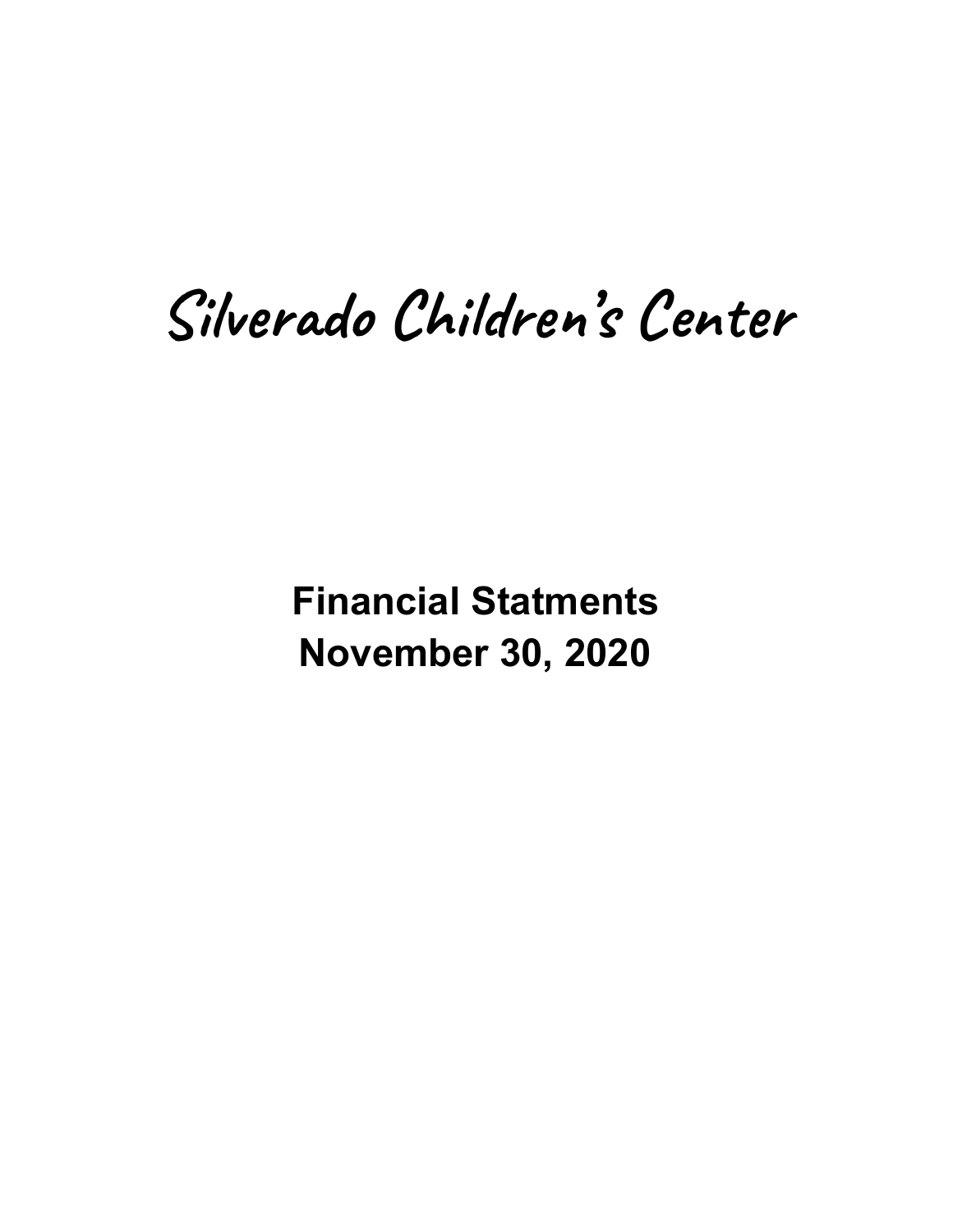#### 2:12 AM Silverado Children's Center 12/15/20 Profit & Loss Cash Basis **November 2020**

|                                                                                                                                           | <b>Nov 20</b>                                     | <b>Jul - Nov 20</b>                          |
|-------------------------------------------------------------------------------------------------------------------------------------------|---------------------------------------------------|----------------------------------------------|
| <b>Ordinary Income/Expense</b><br><b>Income</b>                                                                                           |                                                   |                                              |
| 4010 Donations<br>4012 · Animal Care Donations                                                                                            | 0.00                                              | 135.41                                       |
| 4010 Donations - Other                                                                                                                    | 0.00                                              | 2,082.06                                     |
| Total 4010 Donations                                                                                                                      | 0.00                                              | 2,217.47                                     |
| 4040 Grants<br>4044 · CSCP Grant *Restrictive*                                                                                            | 0.00                                              | 3,772.47                                     |
| Total 4040 Grants                                                                                                                         | 0.00                                              | 3,772.47                                     |
| 4080 · Registration Fees<br>4090 · Tuition                                                                                                | 0.00                                              | 2,100.00                                     |
| 4091 · Paypal Fees<br>4090 · Tuition - Other                                                                                              | $-55.57$<br>18,118.30                             | $-380.11$<br>69,150.58                       |
| Total 4090 Tuition                                                                                                                        | 18,062.73                                         | 68,770.47                                    |
| <b>Total Income</b>                                                                                                                       | 18,062.73                                         | 76,860.41                                    |
| <b>Expense</b><br>6000 · Advertising<br>6020 · Auto Expense                                                                               | 0.00                                              | 455.56                                       |
| $6022 \cdot Gas$                                                                                                                          | 0.00                                              | 25.55                                        |
| Total 6020 · Auto Expense                                                                                                                 | 0.00                                              | 25.55                                        |
| 6050 · Bank Service Charges<br>6090 · Dues & Subscriptions<br>6200 · Insurance Expense                                                    | 0.00<br>144.59                                    | 12.00<br>581.74                              |
| $6203 \cdot$ Health<br>6202 · Worker's Comp                                                                                               | 491.36<br>$-1,325.00$                             | 2,373.15<br>262.93                           |
| Total 6200 · Insurance Expense                                                                                                            | $-833.64$                                         | 2,636.08                                     |
| 6550 · Office Expense<br>6958 · Staff Gift<br>6957 · Furniture<br>6555 · Health & Safety<br>6554 · Paper Products<br>6551 Internet Access | 86.57<br>0.00<br>0.00<br>12.16<br>64.20<br>142.21 | 342.99<br>19.64<br>99.67<br>133.34<br>321.00 |
| 6552 · Office Supplies<br>6553 · Website                                                                                                  | 0.00                                              | 303.32<br>0.00                               |
| Total 6550 · Office Expense                                                                                                               | 305.14                                            | 1,219.96                                     |
| 6640 Legal & Prof Fees<br>6641 · Accounting<br>6644 · Bookkeeping                                                                         | 67.50<br>520.00                                   | 67.50<br>3,080.00                            |
| Total 6640 · Legal & Prof Fees                                                                                                            | 587.50                                            | 3,147.50                                     |
| 6790 · Salaries & Wages<br>6793 · Director<br>$6792 \cdot$ Staff                                                                          | 4,342.00<br>5,305.28                              | 20,404.68<br>29,491.89                       |
| Total 6790 · Salaries & Wages                                                                                                             | 9,647.28                                          | 49,896.57                                    |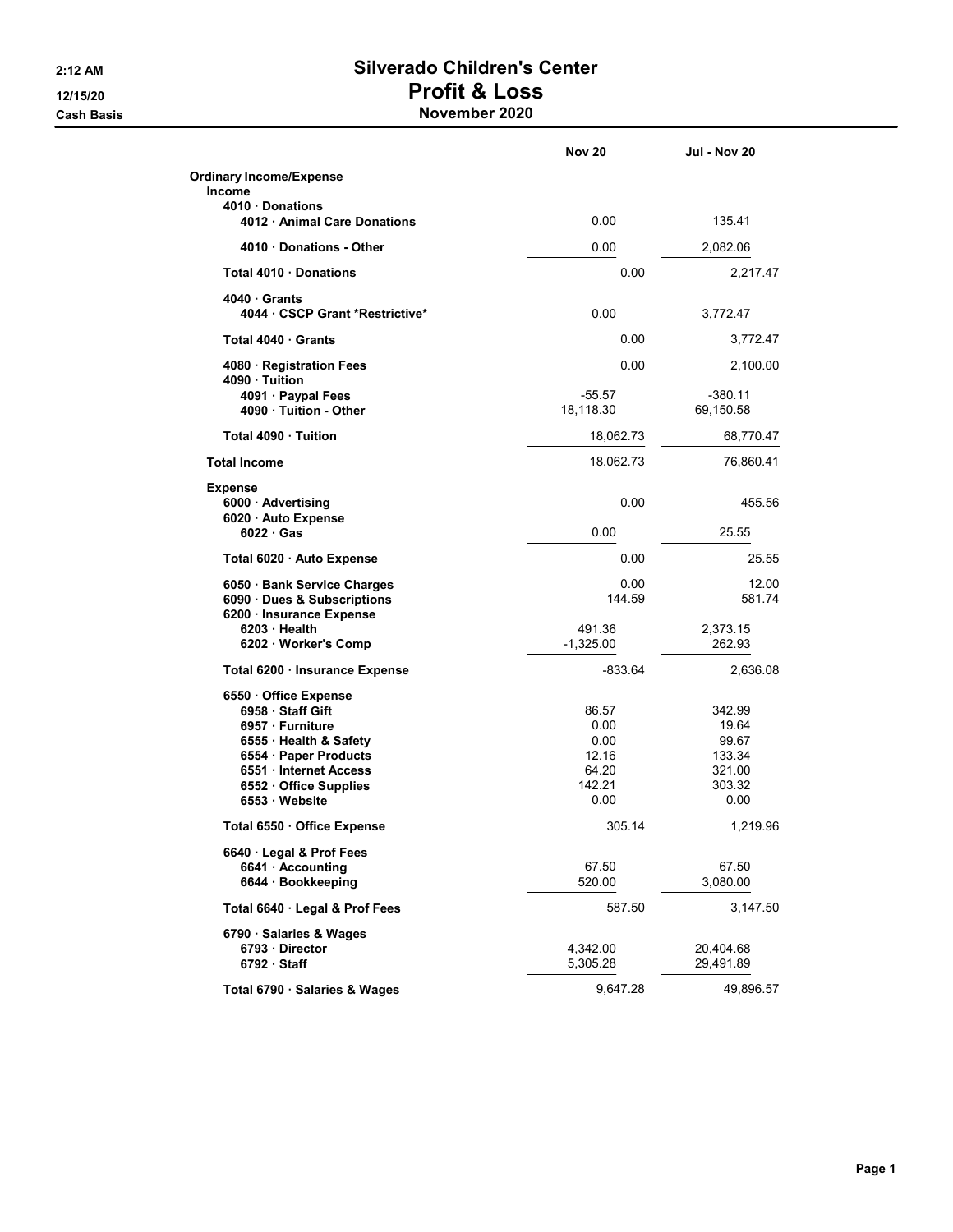#### 2:12 AM Silverado Children's Center 12/15/20 Profit & Loss **Cash Basis** Cash Basis **November 2020**

|                                     | <b>Nov 20</b> | <b>Jul - Nov 20</b> |
|-------------------------------------|---------------|---------------------|
| 6800 · Payroll Expenses             |               |                     |
| 6806 · Payroll Processing Fees      | 140.00        | 456.08              |
| 6801 · ETT                          | 0.79          | 9.89                |
| 6803 · Medicare                     | 138.00        | 714.05              |
| 6804 · Social Security              | 590.05        | 3,053.14            |
| $6805 \cdot SUI$                    | $-47.32$      | 218.75              |
| Total 6800 · Payroll Expenses       | 821.52        | 4,451.91            |
| 6840 · Professional Development     | 0.00          | $-110.00$           |
| 6850 Promotion                      | 189.33        | 189.33              |
| 6900 · Repairs & Mtce               |               |                     |
| 6901 · Building/Grounds             | 1,980.46      | 5,718.58            |
| 6905 · Janitorial                   | 1,220.00      | 4,471.03            |
| Total 6900 · Repairs & Mtce         | 3,200.46      | 10,189.61           |
| 6940 Utilities                      |               |                     |
| 6941 Gas & Electric                 | 140.58        | 1,253.37            |
| 6943 Trash                          | 120.79        | 603.91              |
| Total 6940 · Utilities              | 261.37        | 1,857.28            |
| 6950 · Program Expense              |               |                     |
| 6956 · Consumables/Art Supplies     | 0.00          | 291.21              |
| 6951 · Animal Supplies              | 164.21        | 1,009.34            |
| 6952 Curriculum Supp/Non Consumable | 67.50         | 94.86               |
| 6955 · Snacks/Food                  | 307.01        | 1,298.71            |
| 6950 · Program Expense - Other      | 0.00          | 12.99               |
| Total 6950 · Program Expense        | 538.72        | 2,707.11            |
| 6970 · Telephone                    | 234.55        | 1,139.36            |
| 6980 Travel & Entertainment         |               |                     |
| $6983 \cdot \text{Meals}$           | 6.45          | 205.82              |
| 6980 Travel & Entertainment - Other | 54.08         | 54.08               |
| Total 6980 Travel & Entertainment   | 60.53         | 259.90              |
| <b>Total Expense</b>                | 15, 157. 35   | 78,659.46           |
| <b>Net Ordinary Income</b>          | 2,905.38      | $-1,799.05$         |
| <b>Other Income/Expense</b>         |               |                     |
| <b>Other Income</b>                 |               |                     |
| 7010 Interest Income                | 0.07          | 0.38                |
| <b>Total Other Income</b>           | 0.07          | 0.38                |
| <b>Net Other Income</b>             | 0.07          | 0.38                |
| Net Income                          | 2,905.45      | $-1,798.67$         |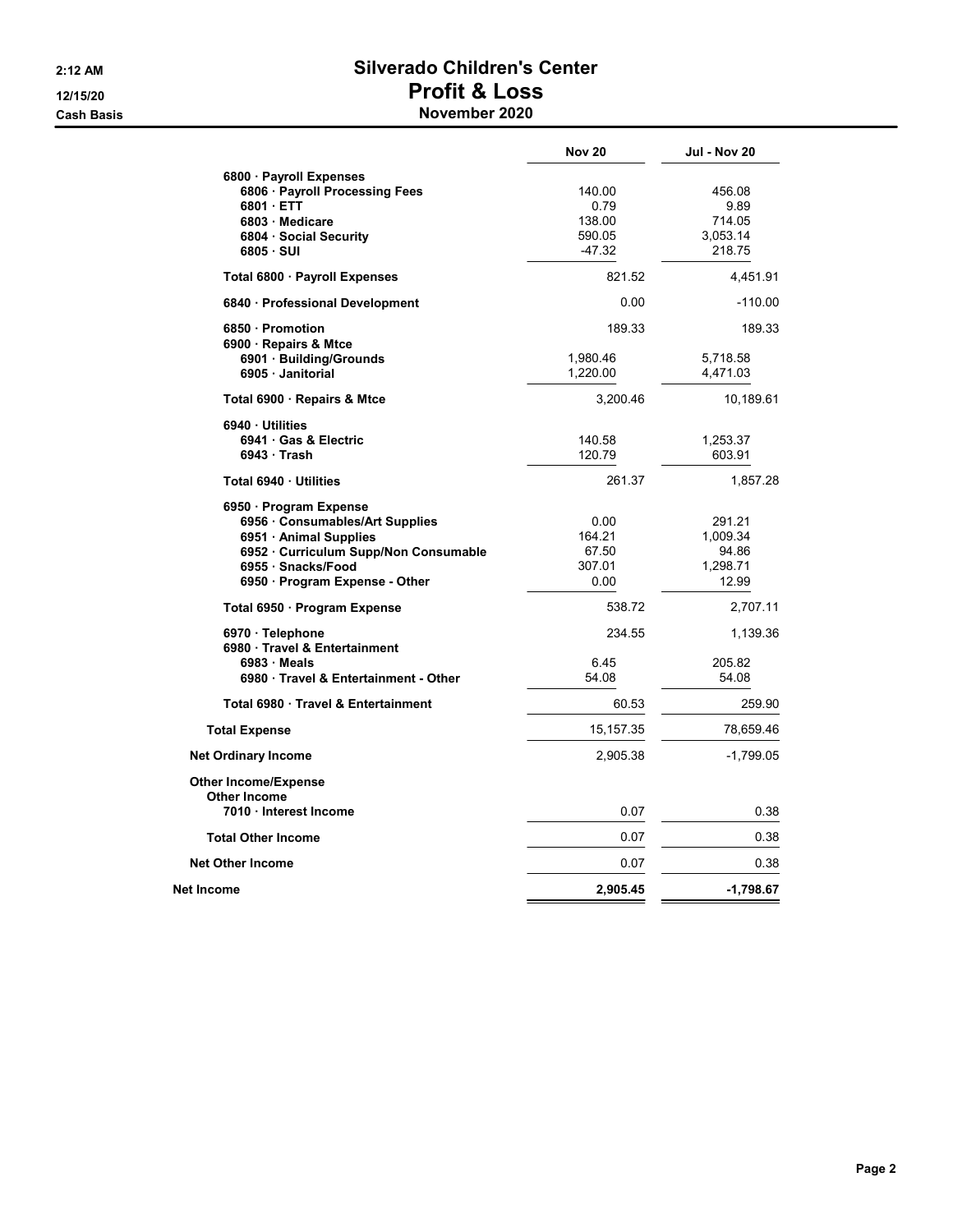|                                                                 | <b>Jul 20</b>        | <b>Jul 20</b>        | Aug 20               |
|-----------------------------------------------------------------|----------------------|----------------------|----------------------|
| <b>Ordinary Income/Expense</b>                                  |                      |                      |                      |
| <b>Income</b>                                                   |                      |                      |                      |
| 4010 Donations<br>4012 Animal Care Donations                    | 0.00                 | 0.00                 | 0.00                 |
| 4010 Donations - Other                                          | 450.00               | 450.00               | 0.00                 |
| Total 4010 Donations                                            | 450.00               | 450.00               | 0.00                 |
| 4040 Grants<br>4044 CSCP Grant *Restrictive*                    | 3,950.27             | 3,950.27             | $-177.80$            |
| Total 4040 Grants                                               | 3,950.27             | 3,950.27             | $-177.80$            |
| 4080 · Registration Fees<br>4090 · Tuition                      | 550.00               | 550.00               | 900.00               |
| 4091 · Paypal Fees<br>4090 Tuition - Other                      | $-37.55$<br>8,125.29 | $-37.55$<br>8,125.29 | $-71.44$<br>9,369.63 |
| Total 4090 Tuition                                              | 8,087.74             | 8,087.74             | 9,298.19             |
| <b>Total Income</b>                                             | 13,038.01            | 13,038.01            | 10,020.39            |
| <b>Expense</b>                                                  |                      |                      |                      |
| 6000 Advertising<br>6020 · Auto Expense                         | 25.17                | 25.17                | 185.33               |
| $6022 \cdot Gas$                                                | 0.00                 | 0.00                 | 0.00                 |
| Total 6020 · Auto Expense                                       | 0.00                 | 0.00                 | 0.00                 |
| 6050 · Bank Service Charges<br>6090 · Dues & Subscriptions      | 0.00<br>196.96       | 0.00<br>196.96       | 0.00<br>90.97        |
| 6200 · Insurance Expense<br>6203 Health<br>6202 · Worker's Comp | 491.36<br>0.00       | 491.36<br>0.00       | 407.71<br>835.75     |
| Total 6200 · Insurance Expense                                  | 491.36               | 491.36               | 1,243.46             |
| 6550 Office Expense<br>6958 Staff Gift                          | 0.00                 | 0.00                 | 180.68               |
| 6957 · Furniture                                                | 0.00                 | 0.00                 | 0.00                 |
| 6555 · Health & Safety                                          | 0.00                 | 0.00                 | 73.34                |
| 6554 · Paper Products                                           | 0.00                 | 0.00                 | 59.41                |
| 6551 Internet Access                                            | 64.20                | 64.20                | 64.20                |
| 6552 Office Supplies<br>6553 Website                            | 21.53<br>0.00        | 21.53<br>0.00        | 0.00<br>0.00         |
| Total 6550 Office Expense                                       | 85.73                | 85.73                | 377.63               |
| 6640 · Legal & Prof Fees                                        |                      |                      |                      |
| 6641 · Accounting                                               | 0.00                 | 0.00                 | 0.00                 |
| 6644 · Bookkeeping                                              | 540.00               | 540.00               | 640.00               |
| Total 6640 Legal & Prof Fees                                    | 540.00               | 540.00               | 640.00               |
| 6790 · Salaries & Wages                                         |                      |                      |                      |
| 6793 Director<br>$6792 \cdot$ Staff                             | 3,443.74<br>3,153.58 | 3,443.74<br>3,153.58 | 3,934.94<br>5,695.76 |
| Total 6790 · Salaries & Wages                                   | 6,597.32             | 6,597.32             | 9,630.70             |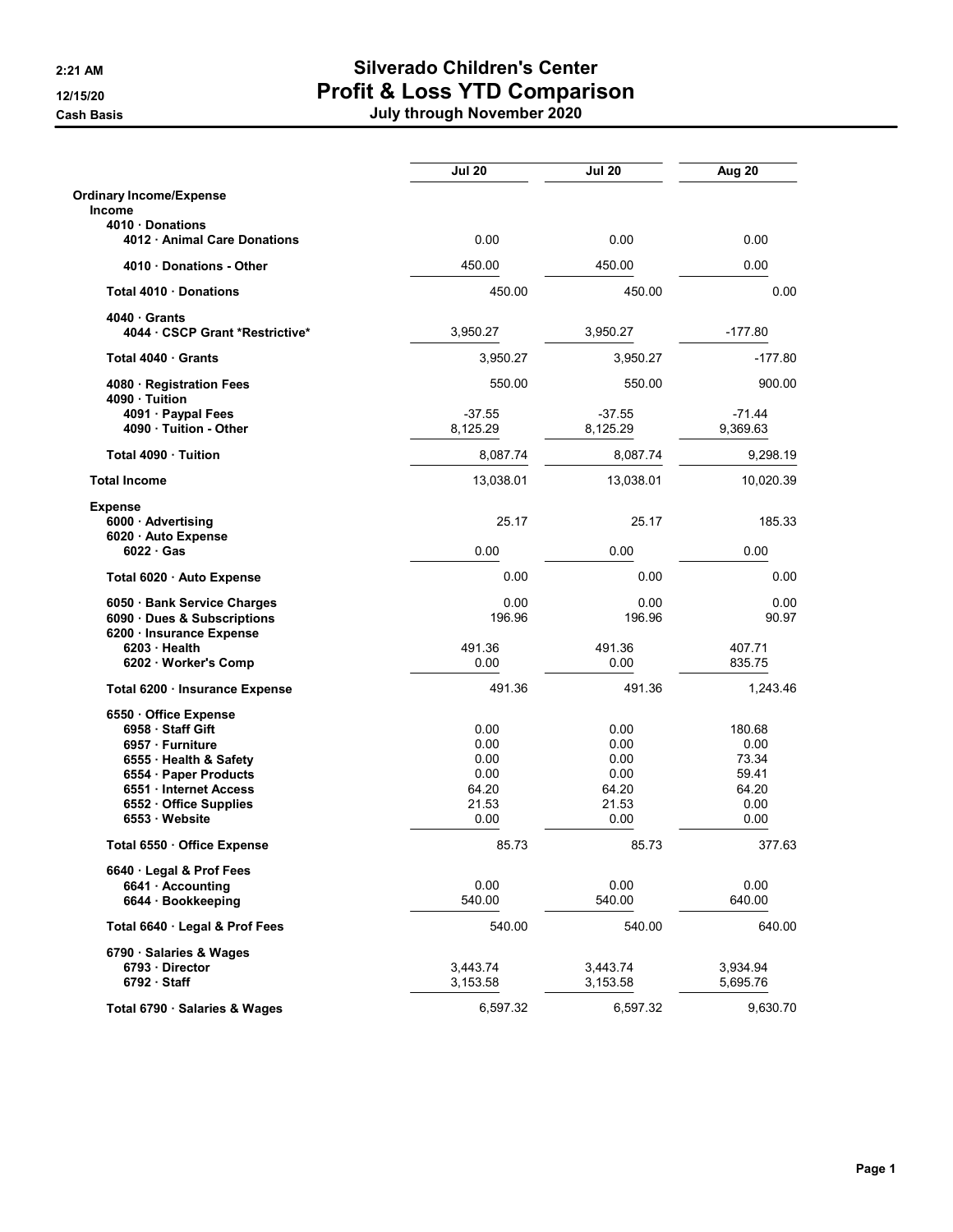|  |  | July through November 2020 |  |
|--|--|----------------------------|--|
|  |  |                            |  |

|                                                           | <b>Jul 20</b> | <b>Jul 20</b> | Aug 20         |
|-----------------------------------------------------------|---------------|---------------|----------------|
| 6800 · Payroll Expenses                                   |               |               |                |
| 6806 · Payroll Processing Fees                            | $-3.12$       | $-3.12$       | 122.50         |
| 6801 ETT                                                  | 1.07          | 1.07          | 2.13           |
| 6803 Medicare                                             | 93.77         | 93.77         | 137.77         |
| 6804 · Social Security                                    | 400.94        | 400.94        | 589.03         |
| 6805 · SUI                                                | 33.17         | 33.17         | 65.73          |
| Total 6800 · Payroll Expenses                             | 525.83        | 525.83        | 917.16         |
| 6840 Professional Development                             | 0.00          | 0.00          | $-110.00$      |
| 6850 · Promotion                                          | 0.00          | 0.00          | 0.00           |
| 6900 · Repairs & Mtce                                     |               |               |                |
| 6901 Building/Grounds                                     | 259.99        | 259.99        | 996.40         |
| 6905 Janitorial                                           | 1,120.27      | 1,120.27      | 570.76         |
| Total 6900 · Repairs & Mtce                               | 1,380.26      | 1,380.26      | 1,567.16       |
| 6940 Utilities                                            |               |               |                |
| 6941 Gas & Electric                                       | 138.76        | 138.76        | 150.67         |
| $6943 \cdot$ Trash                                        | 120.77        | 120.77        | 120.78         |
| Total 6940 · Utilities                                    | 259.53        | 259.53        | 271.45         |
| 6950 · Program Expense                                    |               |               |                |
| 6956 Consumables/Art Supplies                             | 0.00          | 0.00          | 106.14         |
| 6951 · Animal Supplies                                    | 79.28         | 79.28         | 197.12         |
| 6952 Curriculum Supp/Non Consumable                       | 0.00          | 0.00          | 0.00           |
| 6955 · Snacks/Food                                        | 148.27        | 148.27        | 311.18         |
| 6950 · Program Expense - Other                            | 0.00          | 0.00          | 0.00           |
| Total 6950 · Program Expense                              | 227.55        | 227.55        | 614.44         |
| 6970 · Telephone                                          | 233.19        | 233.19        | 412.32         |
| 6980 Travel & Entertainment                               |               |               |                |
| $6983 \cdot$ Meals<br>6980 Travel & Entertainment - Other | 23.18         | 23.18<br>0.00 | 107.28<br>0.00 |
|                                                           | 0.00          |               |                |
| Total 6980 Travel & Entertainment                         | 23.18         | 23.18         | 107.28         |
| <b>Total Expense</b>                                      | 10,586.08     | 10,586.08     | 15,947.90      |
| <b>Net Ordinary Income</b>                                | 2,451.93      | 2,451.93      | $-5,927.51$    |
| <b>Other Income/Expense</b>                               |               |               |                |
| <b>Other Income</b>                                       |               |               |                |
| 7010 Interest Income                                      | 0.06          | 0.06          | 0.08           |
| <b>Total Other Income</b>                                 | 0.06          | 0.06          | 0.08           |
| <b>Net Other Income</b>                                   | 0.06          | 0.06          | 0.08           |
| Net Income                                                | 2.451.99      | 2.451.99      | $-5.927.43$    |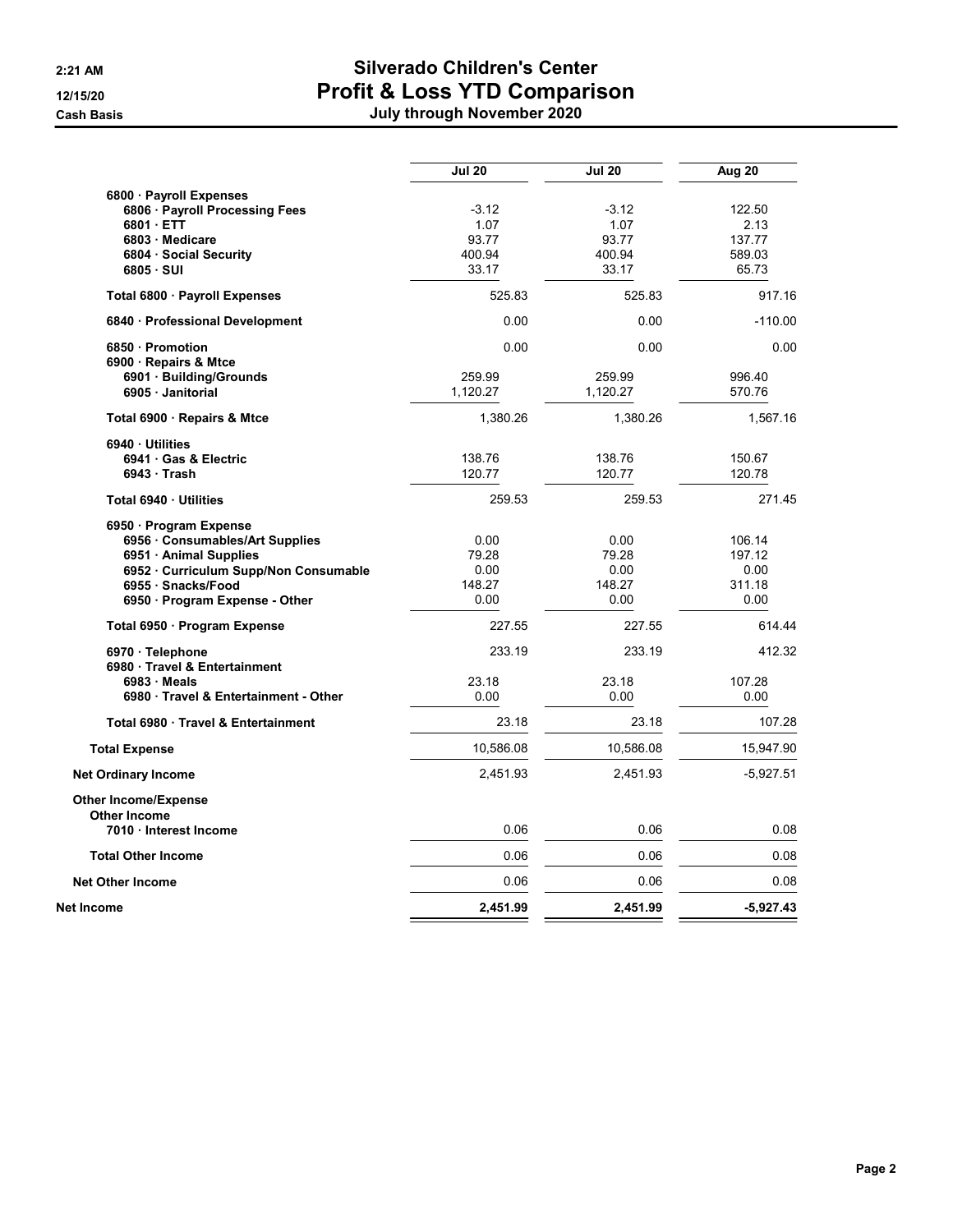|                                                                                    | <b>Jul - Aug 20</b>     | Sep 20                  | $\overline{J}$ ul - Sep 20 |
|------------------------------------------------------------------------------------|-------------------------|-------------------------|----------------------------|
| <b>Ordinary Income/Expense</b>                                                     |                         |                         |                            |
| <b>Income</b>                                                                      |                         |                         |                            |
| 4010 Donations<br>4012 Animal Care Donations                                       | 0.00                    | 50.41                   | 50.41                      |
| 4010 Donations - Other                                                             | 450.00                  | 1,000.00                | 1,450.00                   |
| Total 4010 Donations                                                               | 450.00                  | 1,050.41                | 1,500.41                   |
| 4040 Grants<br>4044 CSCP Grant *Restrictive*                                       | 3,772.47                | 0.00                    | 3,772.47                   |
| Total 4040 Grants                                                                  | 3.772.47                | 0.00                    | 3,772.47                   |
| 4080 · Registration Fees<br>4090 · Tuition                                         | 1,450.00                | 250.00                  | 1,700.00                   |
| 4091 · Paypal Fees<br>4090 Tuition - Other                                         | $-108.99$<br>17,494.92  | $-90.46$<br>20,871.46   | $-199.45$<br>38,366.38     |
| Total 4090 Tuition                                                                 | 17,385.93               | 20,781.00               | 38,166.93                  |
| <b>Total Income</b>                                                                | 23,058.40               | 22,081.41               | 45,139.81                  |
| <b>Expense</b><br>6000 · Advertising<br>6020 · Auto Expense                        | 210.50                  | 112.18                  | 322.68                     |
| $6022 \cdot Gas$                                                                   | 0.00                    | 0.00                    | 0.00                       |
| Total 6020 · Auto Expense                                                          | 0.00                    | 0.00                    | 0.00                       |
| 6050 Bank Service Charges<br>6090 Dues & Subscriptions<br>6200 · Insurance Expense | 0.00<br>287.93          | 0.00<br>62.97           | 0.00<br>350.90             |
| 6203 Health<br>6202 · Worker's Comp                                                | 899.07<br>835.75        | 491.36<br>752.18        | 1,390.43<br>1,587.93       |
| Total 6200 · Insurance Expense                                                     | 1,734.82                | 1,243.54                | 2,978.36                   |
| 6550 Office Expense<br>6958 Staff Gift<br>6957 · Furniture                         | 180.68<br>0.00          | 29.79<br>0.00           | 210.47<br>0.00             |
| 6555 · Health & Safety<br>6554 · Paper Products                                    | 73.34<br>59.41          | 26.33<br>61.77          | 99.67<br>121.18            |
| 6551 Internet Access<br>6552 Office Supplies<br>6553 Website                       | 128.40<br>21.53<br>0.00 | 64.20<br>139.58<br>0.00 | 192.60<br>161.11<br>0.00   |
| Total 6550 · Office Expense                                                        | 463.36                  | 321.67                  | 785.03                     |
| 6640 Legal & Prof Fees                                                             |                         |                         |                            |
| 6641 Accounting<br>6644 · Bookkeeping                                              | 0.00<br>1,180.00        | 0.00<br>700.00          | 0.00<br>1,880.00           |
| Total 6640 · Legal & Prof Fees                                                     | 1,180.00                | 700.00                  | 1,880.00                   |
| 6790 · Salaries & Wages<br>6793 · Director<br>$6792 \cdot$ Staff                   | 7,378.68<br>8,849.34    | 4,342.00<br>8,742.21    | 11,720.68<br>17,591.55     |
| Total 6790 · Salaries & Wages                                                      | 16,228.02               | 13,084.21               | 29,312.23                  |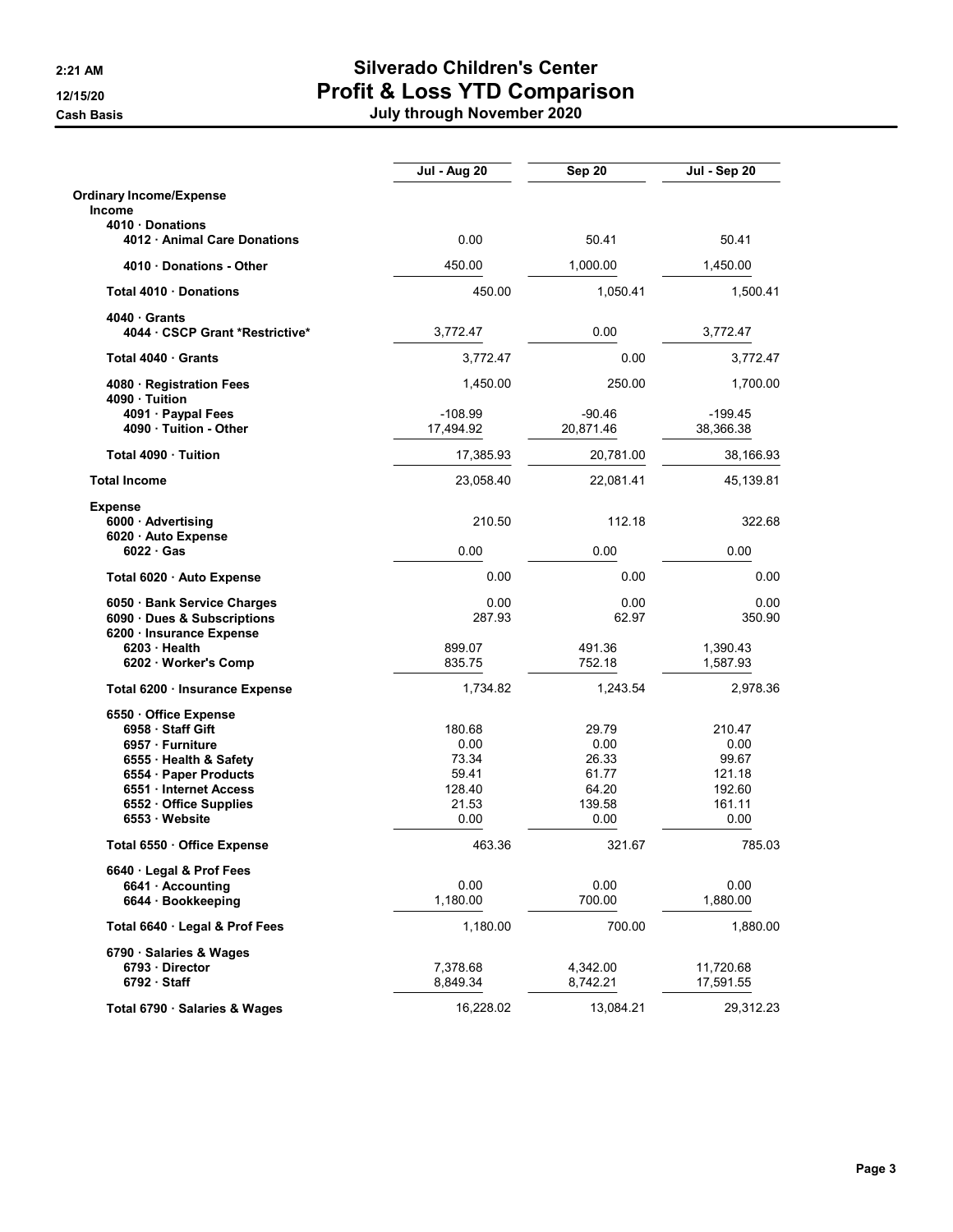|                                     | Jul - Aug 20 | <b>Sep 20</b> | Jul - Sep 20 |
|-------------------------------------|--------------|---------------|--------------|
| 6800 · Payroll Expenses             |              |               |              |
| 6806 · Payroll Processing Fees      | 119.38       | 140.00        | 259.38       |
| 6801 ETT                            | 3.20         | 4.11          | 7.31         |
| 6803 · Medicare                     | 231.54       | 187.80        | 419.34       |
| 6804 Social Security                | 989.97       | 803.12        | 1,793.09     |
| 6805 · SUI                          | 98.90        | 127.74        | 226.64       |
| Total 6800 · Payroll Expenses       | 1.442.99     | 1,262.77      | 2,705.76     |
| 6840 · Professional Development     | $-110.00$    | 0.00          | $-110.00$    |
| 6850 Promotion                      | 0.00         | 0.00          | 0.00         |
| 6900 · Repairs & Mtce               |              |               |              |
| 6901 Building/Grounds               | 1,256.39     | 2,031.73      | 3,288.12     |
| 6905 · Janitorial                   | 1,691.03     | 640.00        | 2,331.03     |
| Total 6900 · Repairs & Mtce         | 2,947.42     | 2,671.73      | 5,619.15     |
| 6940 Utilities                      |              |               |              |
| 6941 Gas & Electric                 | 289.43       | 501.02        | 790.45       |
| $6943$ Trash                        | 241.55       | 120.79        | 362.34       |
| Total 6940 · Utilities              | 530.98       | 621.81        | 1,152.79     |
| 6950 Program Expense                |              |               |              |
| 6956 Consumables/Art Supplies       | 106.14       | 185.07        | 291.21       |
| 6951 · Animal Supplies              | 276.40       | 432.98        | 709.38       |
| 6952 Curriculum Supp/Non Consumable | 0.00         | 0.00          | 0.00         |
| 6955 · Snacks/Food                  | 459.45       | 325.28        | 784.73       |
| 6950 · Program Expense - Other      | 0.00         | 0.00          | 0.00         |
| Total 6950 · Program Expense        | 841.99       | 943.33        | 1,785.32     |
| 6970 · Telephone                    | 645.51       | 35.30         | 680.81       |
| 6980 Travel & Entertainment         |              |               |              |
| $6983 \cdot$ Meals                  | 130.46       | 39.90         | 170.36       |
| 6980 Travel & Entertainment - Other | 0.00         | 0.00          | 0.00         |
| Total 6980 Travel & Entertainment   | 130.46       | 39.90         | 170.36       |
| <b>Total Expense</b>                | 26,533.98    | 21,099.41     | 47,633.39    |
| <b>Net Ordinary Income</b>          | $-3,475.58$  | 982.00        | $-2,493.58$  |
| <b>Other Income/Expense</b>         |              |               |              |
| <b>Other Income</b>                 |              |               |              |
| 7010 Interest Income                | 0.14         | 0.08          | 0.22         |
| <b>Total Other Income</b>           | 0.14         | 0.08          | 0.22         |
| <b>Net Other Income</b>             | 0.14         | 0.08          | 0.22         |
| Net Income                          | $-3,475.44$  | 982.08        | $-2,493.36$  |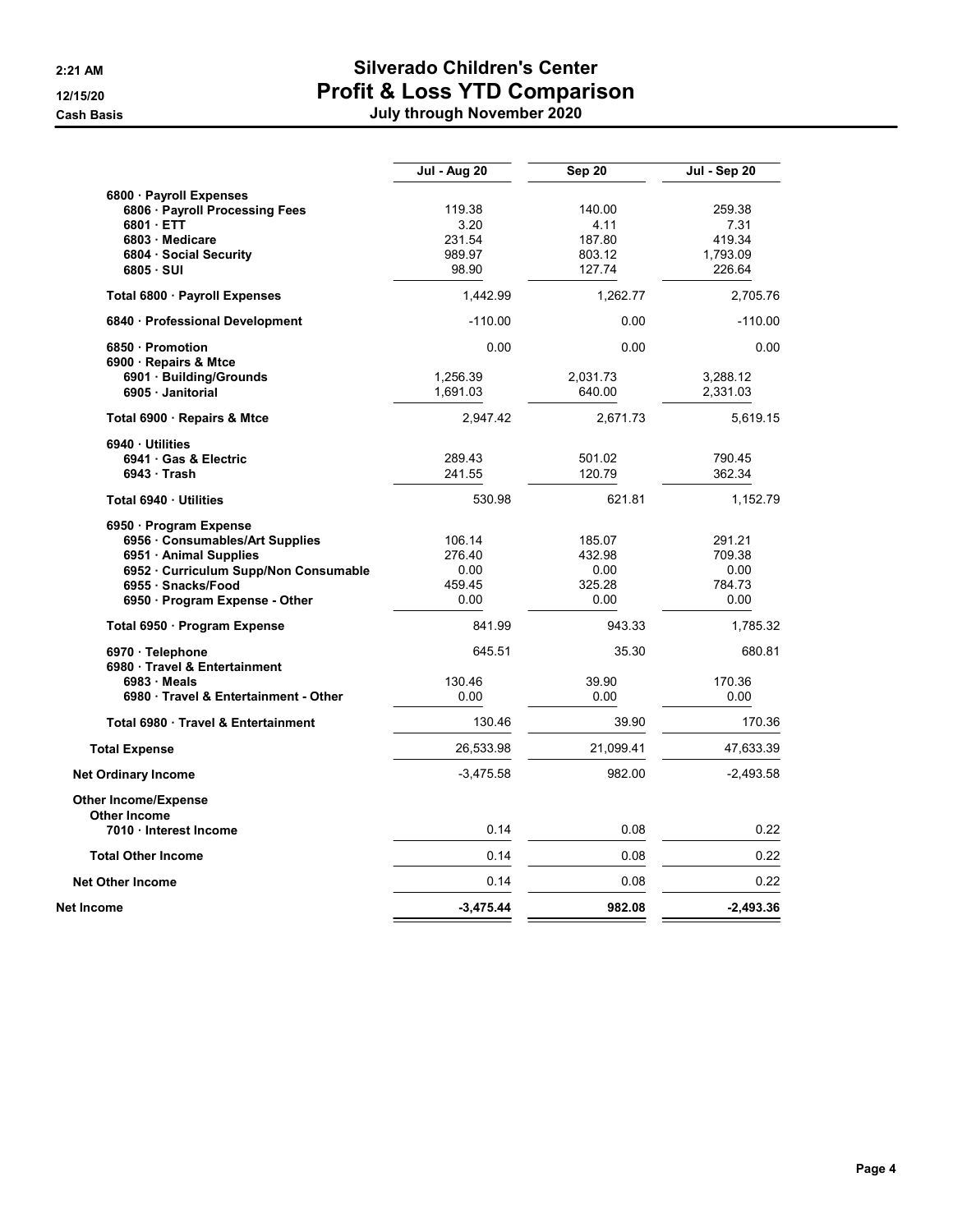|                                                | <b>Oct 20</b> | Jul - Oct 20     | <b>Nov 20</b>  |
|------------------------------------------------|---------------|------------------|----------------|
| <b>Ordinary Income/Expense</b>                 |               |                  |                |
| Income                                         |               |                  |                |
| 4010 Donations<br>4012 · Animal Care Donations | 85.00         | 135.41           | 0.00           |
| 4010 Donations - Other                         | 632.06        | 2,082.06         | 0.00           |
| Total 4010 · Donations                         | 717.06        | 2,217.47         | 0.00           |
| 4040 Grants                                    |               |                  |                |
| 4044 · CSCP Grant *Restrictive*                | 0.00          | 3,772.47         | 0.00           |
| Total 4040 Grants                              | 0.00          | 3,772.47         | 0.00           |
| 4080 · Registration Fees<br>4090 Tuition       | 400.00        | 2,100.00         | 0.00           |
| 4091 · Paypal Fees                             | $-125.09$     | $-324.54$        | $-55.57$       |
| 4090 · Tuition - Other                         | 12,665.90     | 51,032.28        | 18,118.30      |
| Total 4090 Tuition                             | 12,540.81     | 50,707.74        | 18,062.73      |
| <b>Total Income</b>                            | 13,657.87     | 58,797.68        | 18,062.73      |
| <b>Expense</b>                                 |               |                  |                |
| 6000 · Advertising                             | 132.88        | 455.56           | 0.00           |
| 6020 · Auto Expense<br>$6022 \cdot Gas$        | 25.55         | 25.55            | 0.00           |
| Total 6020 · Auto Expense                      | 25.55         | 25.55            | 0.00           |
| 6050 Bank Service Charges                      | 12.00         | 12.00            | 0.00           |
| 6090 Dues & Subscriptions                      | 86.25         | 437.15           | 144.59         |
| 6200 · Insurance Expense                       |               |                  |                |
| 6203 Health                                    | 491.36        | 1,881.79         | 491.36         |
| 6202 · Worker's Comp                           | 0.00          | 1,587.93         | $-1,325.00$    |
| Total 6200 · Insurance Expense                 | 491.36        | 3,469.72         | $-833.64$      |
| 6550 Office Expense                            |               |                  |                |
| 6958 Staff Gift                                | 45.95         | 256.42           | 86.57          |
| 6957 · Furniture                               | 19.64         | 19.64            | 0.00           |
| 6555 · Health & Safety                         | 0.00          | 99.67            | 0.00           |
| 6554 · Paper Products                          | 0.00<br>64.20 | 121.18<br>256.80 | 12.16<br>64.20 |
| 6551 Internet Access<br>6552 Office Supplies   | 0.00          | 161.11           | 142.21         |
| 6553 Website                                   | 0.00          | 0.00             | 0.00           |
| Total 6550 · Office Expense                    | 129.79        | 914.82           | 305.14         |
| 6640 Legal & Prof Fees                         |               |                  |                |
| 6641 · Accounting                              | 0.00          | 0.00             | 67.50          |
| 6644 · Bookkeeping                             | 680.00        | 2,560.00         | 520.00         |
| Total 6640 · Legal & Prof Fees                 | 680.00        | 2,560.00         | 587.50         |
| 6790 · Salaries & Wages                        |               |                  |                |
| 6793 Director                                  | 4,342.00      | 16,062.68        | 4,342.00       |
| $6792 \cdot$ Staff                             | 6,595.06      | 24,186.61        | 5,305.28       |
| Total 6790 · Salaries & Wages                  | 10,937.06     | 40,249.29        | 9,647.28       |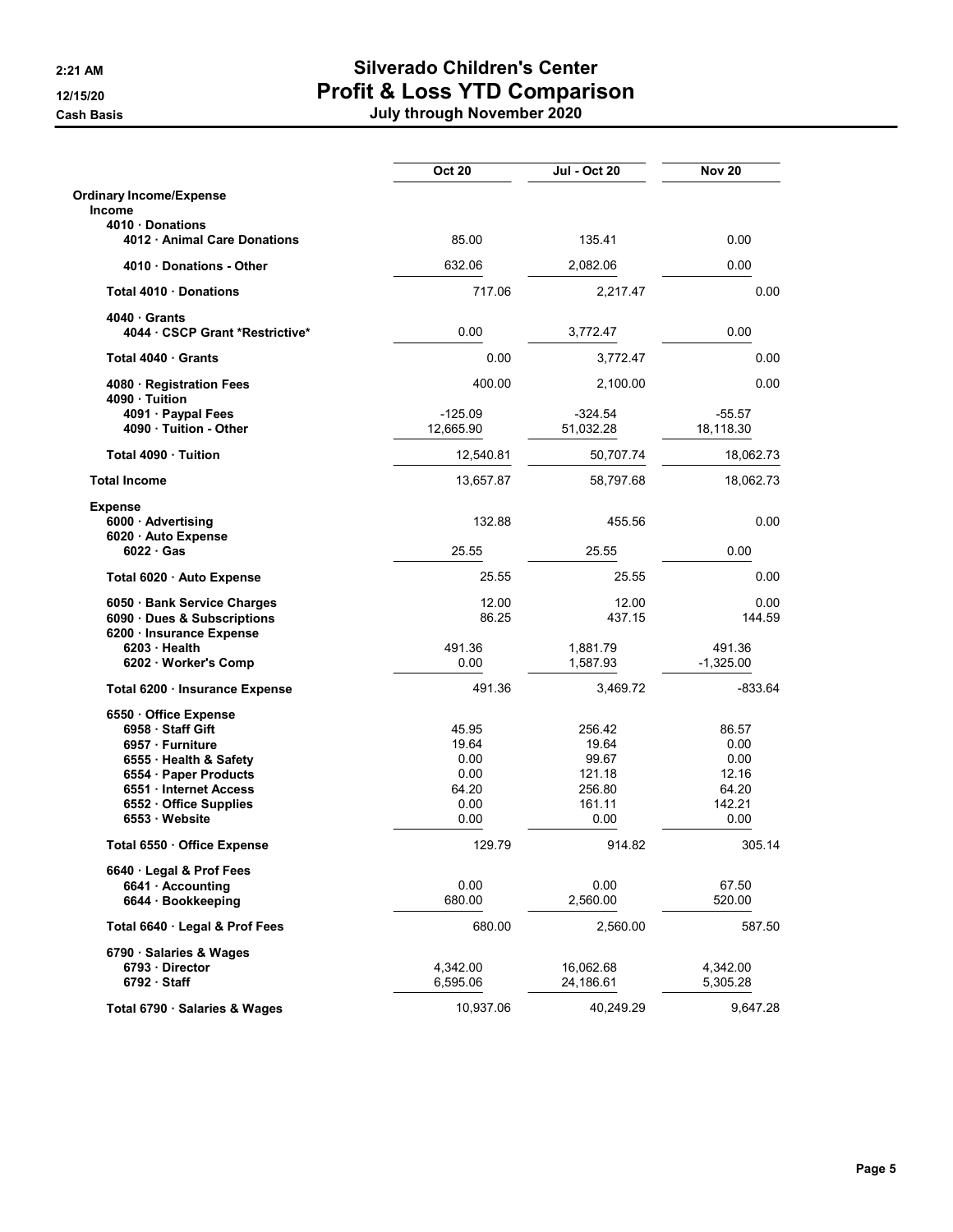|                                     | <b>Oct 20</b> | Jul - Oct 20 | <b>Nov 20</b> |
|-------------------------------------|---------------|--------------|---------------|
| 6800 · Payroll Expenses             |               |              |               |
| 6806 · Payroll Processing Fees      | 56.70         | 316.08       | 140.00        |
| 6801 ETT                            | 1.79          | 9.10         | 0.79          |
| 6803 · Medicare                     | 156.71        | 576.05       | 138.00        |
| 6804 Social Security                | 670.00        | 2,463.09     | 590.05        |
| 6805 · SUI                          | 39.43         | 266.07       | $-47.32$      |
| Total 6800 · Payroll Expenses       | 924.63        | 3.630.39     | 821.52        |
| 6840 · Professional Development     | 0.00          | $-110.00$    | 0.00          |
| 6850 Promotion                      | 0.00          | 0.00         | 189.33        |
| 6900 · Repairs & Mtce               |               |              |               |
| 6901 Building/Grounds               | 450.00        | 3,738.12     | 1,980.46      |
| 6905 · Janitorial                   | 920.00        | 3,251.03     | 1,220.00      |
| Total 6900 · Repairs & Mtce         | 1,370.00      | 6,989.15     | 3,200.46      |
| 6940 Utilities                      |               |              |               |
| 6941 Gas & Electric                 | 322.34        | 1,112.79     | 140.58        |
| $6943 \cdot$ Trash                  | 120.78        | 483.12       | 120.79        |
| Total 6940 · Utilities              | 443.12        | 1,595.91     | 261.37        |
| 6950 Program Expense                |               |              |               |
| 6956 Consumables/Art Supplies       | 0.00          | 291.21       | 0.00          |
| 6951 · Animal Supplies              | 135.75        | 845.13       | 164.21        |
| 6952 Curriculum Supp/Non Consumable | 27.36         | 27.36        | 67.50         |
| 6955 · Snacks/Food                  | 206.97        | 991.70       | 307.01        |
| 6950 · Program Expense - Other      | 12.99         | 12.99        | 0.00          |
| Total 6950 · Program Expense        | 383.07        | 2,168.39     | 538.72        |
| 6970 · Telephone                    | 224.00        | 904.81       | 234.55        |
| 6980 Travel & Entertainment         |               |              |               |
| $6983 \cdot$ Meals                  | 29.01         | 199.37       | 6.45          |
| 6980 Travel & Entertainment - Other | 0.00          | 0.00         | 54.08         |
| Total 6980 Travel & Entertainment   | 29.01         | 199.37       | 60.53         |
| <b>Total Expense</b>                | 15,868.72     | 63,502.11    | 15, 157. 35   |
| <b>Net Ordinary Income</b>          | $-2,210.85$   | $-4,704.43$  | 2,905.38      |
| <b>Other Income/Expense</b>         |               |              |               |
| <b>Other Income</b>                 |               |              |               |
| 7010 Interest Income                | 0.09          | 0.31         | 0.07          |
| <b>Total Other Income</b>           | 0.09          | 0.31         | 0.07          |
| <b>Net Other Income</b>             | 0.09          | 0.31         | 0.07          |
| Net Income                          | $-2,210.76$   | $-4,704.12$  | 2,905.45      |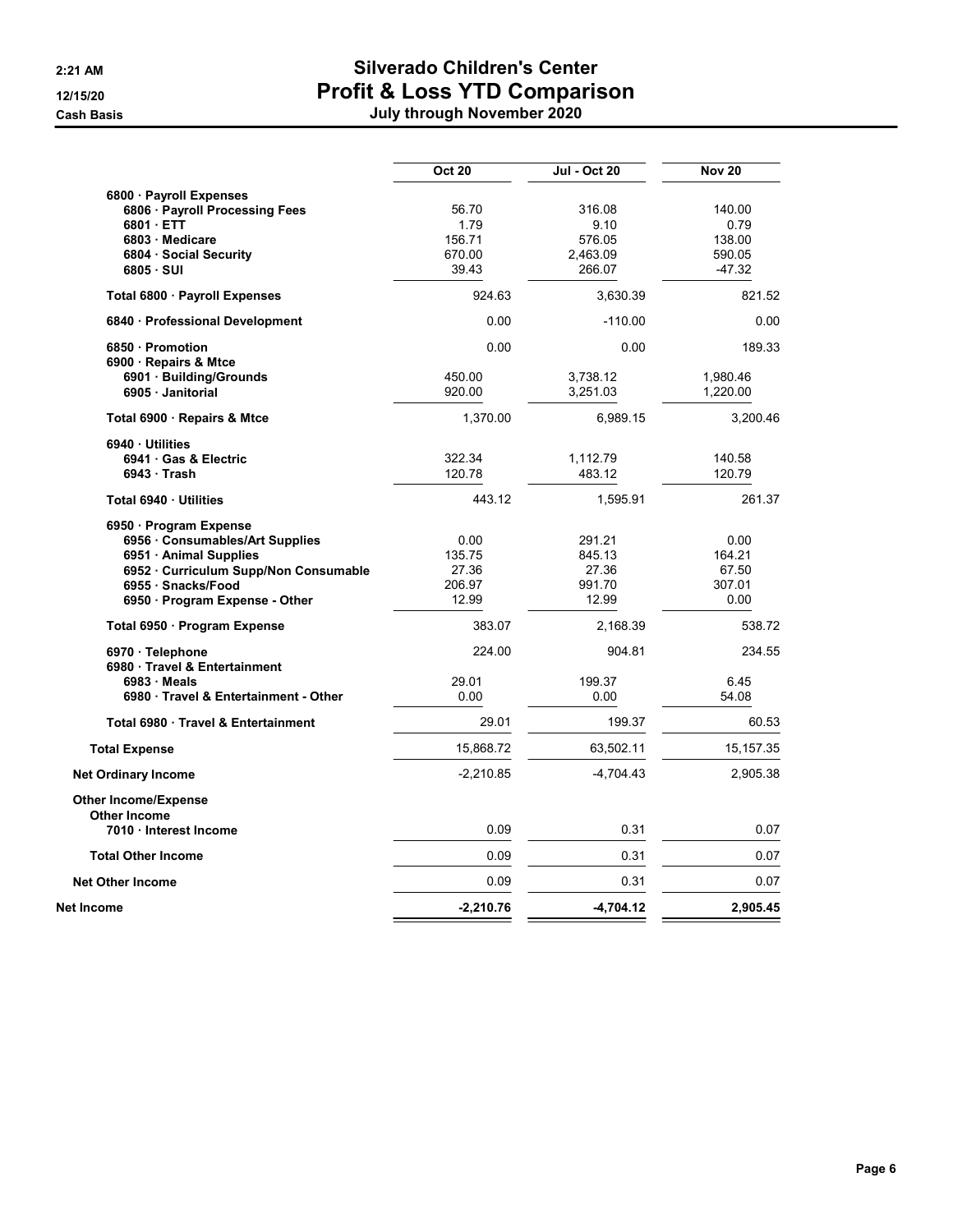|                                                |                     | <b>TOTAL</b>        |                     |
|------------------------------------------------|---------------------|---------------------|---------------------|
|                                                | <b>Jul - Nov 20</b> | <b>Jul - Nov 20</b> | <b>Jul - Nov 20</b> |
| <b>Ordinary Income/Expense</b>                 |                     |                     |                     |
| <b>Income</b>                                  |                     |                     |                     |
| 4010 Donations<br>4012 · Animal Care Donations | 135.41              | 135.41              | 135.41              |
| 4010 Donations - Other                         | 2,082.06            | 2,082.06            | 2,082.06            |
| Total 4010 Donations                           | 2,217.47            | 2,217.47            | 2,217.47            |
| 4040 Grants                                    |                     |                     |                     |
| 4044 · CSCP Grant *Restrictive*                | 3,772.47            | 3,772.47            | 3,772.47            |
| Total 4040 · Grants                            | 3,772.47            | 3,772.47            | 3,772.47            |
| 4080 · Registration Fees<br>4090 · Tuition     | 2,100.00            | 2,100.00            | 2,100.00            |
| 4091 · Paypal Fees                             | $-380.11$           | $-380.11$           | $-380.11$           |
| 4090 Tuition - Other                           | 69,150.58           | 69,150.58           | 69,150.58           |
| Total 4090 Tuition                             | 68,770.47           | 68,770.47           | 68,770.47           |
| <b>Total Income</b>                            | 76,860.41           | 76,860.41           | 76,860.41           |
| <b>Expense</b>                                 |                     | 455.56              |                     |
| 6000 · Advertising<br>6020 · Auto Expense      | 455.56              |                     | 455.56              |
| $6022 \cdot Gas$                               | 25.55               | 25.55               | 25.55               |
| Total 6020 · Auto Expense                      | 25.55               | 25.55               | 25.55               |
| 6050 · Bank Service Charges                    | 12.00               | 12.00               | 12.00               |
| 6090 Dues & Subscriptions                      | 581.74              | 581.74              | 581.74              |
| 6200 · Insurance Expense                       |                     |                     |                     |
| 6203 Health                                    | 2,373.15            | 2,373.15            | 2,373.15            |
| 6202 · Worker's Comp                           | 262.93              | 262.93              | 262.93              |
| Total 6200 · Insurance Expense                 | 2,636.08            | 2,636.08            | 2,636.08            |
| 6550 Office Expense                            |                     |                     |                     |
| 6958 Staff Gift                                | 342.99              | 342.99              | 342.99              |
| 6957 · Furniture                               | 19.64               | 19.64               | 19.64               |
| 6555 · Health & Safety                         | 99.67<br>133.34     | 99.67<br>133.34     | 99.67<br>133.34     |
| 6554 · Paper Products<br>6551 Internet Access  | 321.00              | 321.00              | 321.00              |
| 6552 Office Supplies                           | 303.32              | 303.32              | 303.32              |
| 6553 Website                                   | 0.00                | 0.00                | 0.00                |
| Total 6550 · Office Expense                    | 1,219.96            | 1,219.96            | 1,219.96            |
| 6640 Legal & Prof Fees                         |                     |                     |                     |
| 6641 · Accounting                              | 67.50               | 67.50               | 67.50               |
| 6644 · Bookkeeping                             | 3,080.00            | 3,080.00            | 3,080.00            |
| Total 6640 · Legal & Prof Fees                 | 3,147.50            | 3,147.50            | 3,147.50            |
| 6790 · Salaries & Wages                        |                     |                     |                     |
| 6793 Director                                  | 20,404.68           | 20,404.68           | 20,404.68           |
| $6792 \cdot$ Staff                             | 29,491.89           | 29,491.89           | 29,491.89           |
| Total 6790 · Salaries & Wages                  | 49,896.57           | 49,896.57           | 49,896.57           |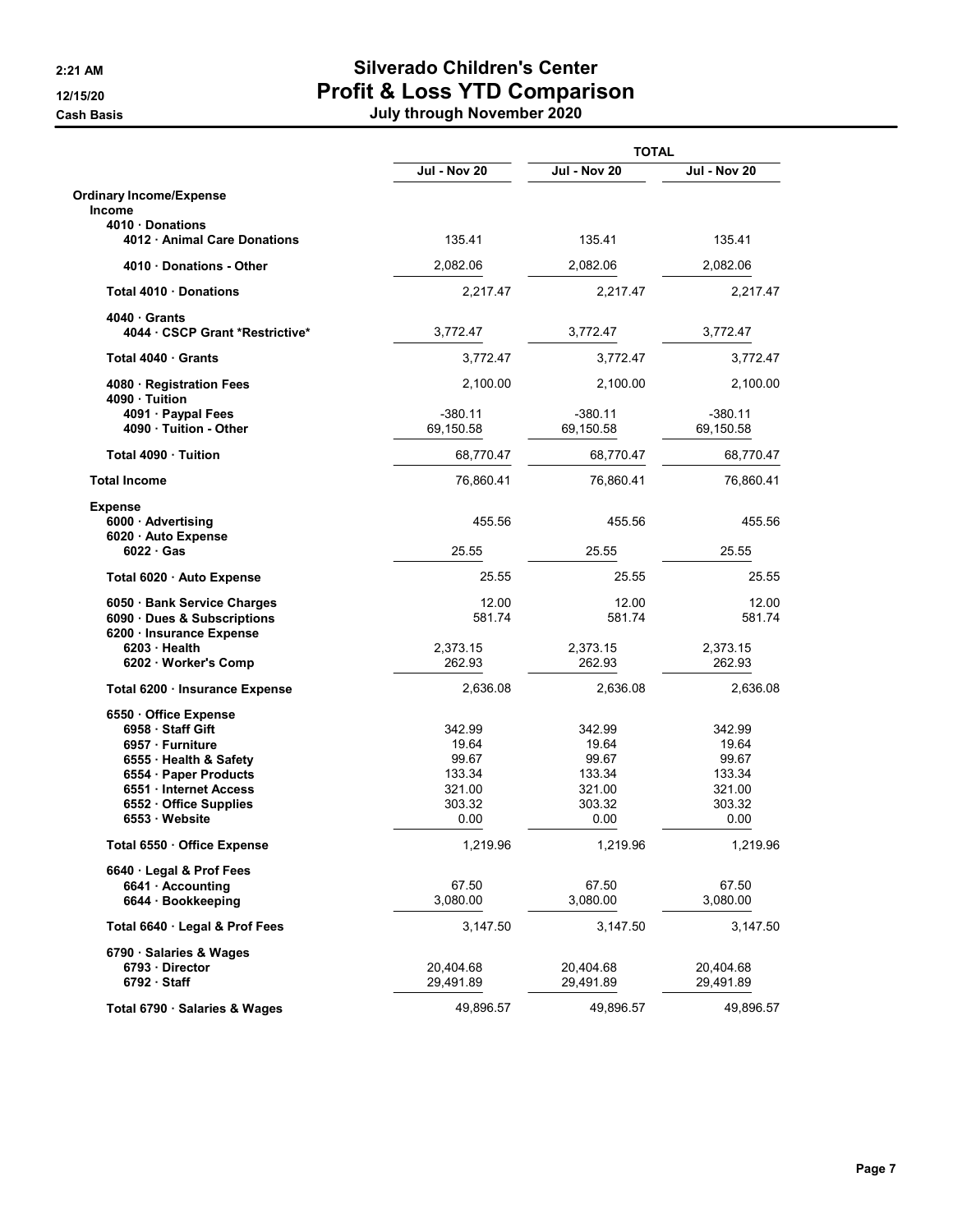|                                                                                                                                                                                |                                                  | <b>TOTAL</b>                                     |                                                  |
|--------------------------------------------------------------------------------------------------------------------------------------------------------------------------------|--------------------------------------------------|--------------------------------------------------|--------------------------------------------------|
|                                                                                                                                                                                | <b>Jul - Nov 20</b>                              | <b>Jul - Nov 20</b>                              | <b>Jul - Nov 20</b>                              |
| 6800 · Payroll Expenses<br>6806 · Payroll Processing Fees<br>6801 ETT<br>6803 Medicare<br>6804 · Social Security<br>$6805 \cdot SUI$                                           | 456.08<br>9.89<br>714.05<br>3,053.14<br>218.75   | 456.08<br>9.89<br>714.05<br>3,053.14<br>218.75   | 456.08<br>9.89<br>714.05<br>3,053.14<br>218.75   |
| Total 6800 · Payroll Expenses                                                                                                                                                  | 4,451.91                                         | 4,451.91                                         | 4,451.91                                         |
| 6840 · Professional Development                                                                                                                                                | $-110.00$                                        | $-110.00$                                        | $-110.00$                                        |
| 6850 · Promotion<br>6900 · Repairs & Mtce<br>6901 · Building/Grounds                                                                                                           | 189.33<br>5,718.58                               | 189.33<br>5,718.58                               | 189.33<br>5,718.58                               |
| 6905 Janitorial                                                                                                                                                                | 4,471.03                                         | 4,471.03                                         | 4,471.03                                         |
| Total 6900 · Repairs & Mtce                                                                                                                                                    | 10,189.61                                        | 10,189.61                                        | 10,189.61                                        |
| 6940 Utilities<br>6941 Gas & Electric<br>6943 Trash                                                                                                                            | 1,253.37<br>603.91                               | 1,253.37<br>603.91                               | 1,253.37<br>603.91                               |
| Total 6940 Utilities                                                                                                                                                           | 1,857.28                                         | 1,857.28                                         | 1,857.28                                         |
| 6950 Program Expense<br>6956 Consumables/Art Supplies<br>6951 Animal Supplies<br>6952 · Curriculum Supp/Non Consumable<br>6955 · Snacks/Food<br>6950 · Program Expense - Other | 291.21<br>1,009.34<br>94.86<br>1,298.71<br>12.99 | 291.21<br>1,009.34<br>94.86<br>1,298.71<br>12.99 | 291.21<br>1,009.34<br>94.86<br>1,298.71<br>12.99 |
| Total 6950 · Program Expense                                                                                                                                                   | 2,707.11                                         | 2,707.11                                         | 2,707.11                                         |
| 6970 · Telephone<br>6980 Travel & Entertainment                                                                                                                                | 1,139.36                                         | 1,139.36                                         | 1,139.36                                         |
| $6983 \cdot$ Meals<br>6980 Travel & Entertainment - Other                                                                                                                      | 205.82<br>54.08                                  | 205.82<br>54.08                                  | 205.82<br>54.08                                  |
| Total 6980 Travel & Entertainment                                                                                                                                              | 259.90                                           | 259.90                                           | 259.90                                           |
| Total Expense                                                                                                                                                                  | 78,659.46                                        | 78,659.46                                        | 78,659.46                                        |
| <b>Net Ordinary Income</b>                                                                                                                                                     | $-1,799.05$                                      | $-1,799.05$                                      | $-1,799.05$                                      |
| <b>Other Income/Expense</b><br>Other Income<br>7010 Interest Income                                                                                                            | 0.38                                             | 0.38                                             | 0.38                                             |
| <b>Total Other Income</b>                                                                                                                                                      | 0.38                                             | 0.38                                             | 0.38                                             |
| <b>Net Other Income</b>                                                                                                                                                        | 0.38                                             | 0.38                                             | 0.38                                             |
| Net Income                                                                                                                                                                     | $-1,798.67$                                      | $-1,798.67$                                      | $-1,798.67$                                      |